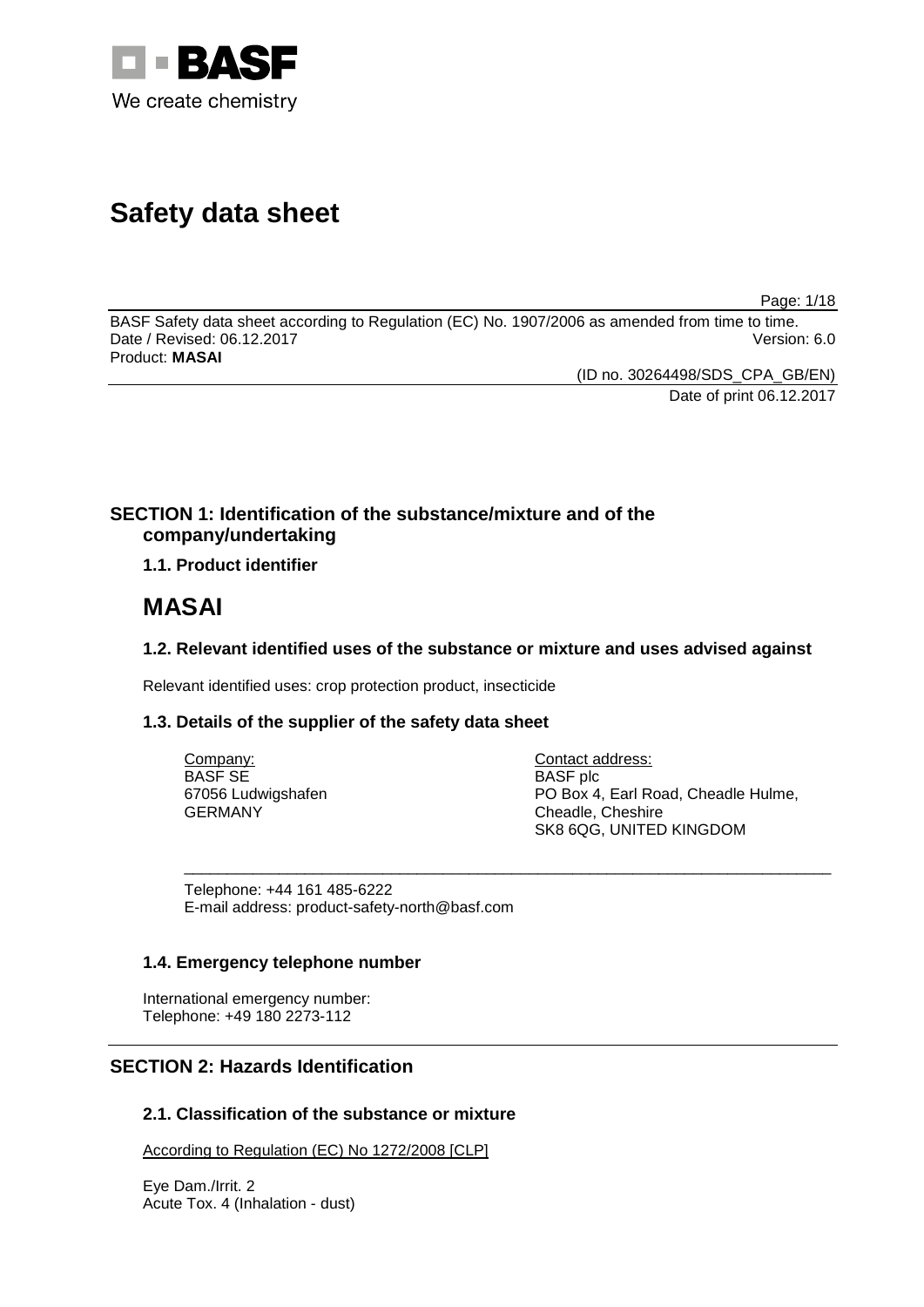Page: 2/18

BASF Safety data sheet according to Regulation (EC) No. 1907/2006 as amended from time to time. Date / Revised: 06.12.2017 Version: 6.0 Product: **MASAI**

(ID no. 30264498/SDS\_CPA\_GB/EN) Date of print 06.12.2017

Acute Tox. 4 (oral) STOT SE 3 (irritating to respiratory system) STOT RE (Gastrointestinal tract) 2 (oral) Aquatic Acute 1 Aquatic Chronic 1

H319, H332, H302, H335, H373, H400, H410, EUH401

For the classifications not written out in full in this section the full text can be found in section 16.

# **2.2. Label elements**

Globally Harmonized System (GHS) in accordance with UK regulations.

Pictogram:



Signal Word: Warning

| <b>Hazard Statement:</b>        |                                                                                                       |
|---------------------------------|-------------------------------------------------------------------------------------------------------|
| H319                            | Causes serious eye irritation.                                                                        |
| H332                            | Harmful if inhaled.                                                                                   |
| H302                            | Harmful if swallowed.                                                                                 |
| H335                            | May cause respiratory irritation.                                                                     |
| H373                            | May cause damage to organs (Gastrointestinal tract) through prolonged<br>or repeated exposure (oral). |
| H400                            | Very toxic to aquatic life.                                                                           |
| H410                            | Very toxic to aquatic life with long lasting effects.                                                 |
| EUH401                          | To avoid risks to human health and the environment, comply with the<br>instructions for use.          |
| <b>Precautionary Statement:</b> |                                                                                                       |
| P <sub>101</sub>                | If medical advice is needed, have product container or label at hand.                                 |
| P <sub>102</sub>                | Keep out of reach of children.                                                                        |
| P <sub>103</sub>                | Read label before use.                                                                                |
|                                 | Precautionary Statements (Prevention):                                                                |
| P <sub>261</sub>                | Avoid breathing mist/spray.                                                                           |
| P <sub>264</sub>                | Wash hands thoroughly after handling.                                                                 |
| P270                            | Do not eat, drink or smoke when using this product.                                                   |

- P271 Use only outdoors or in a well-ventilated area.<br>
P280 Wear eve protection.
- Wear eye protection.

Precautionary Statements (Response):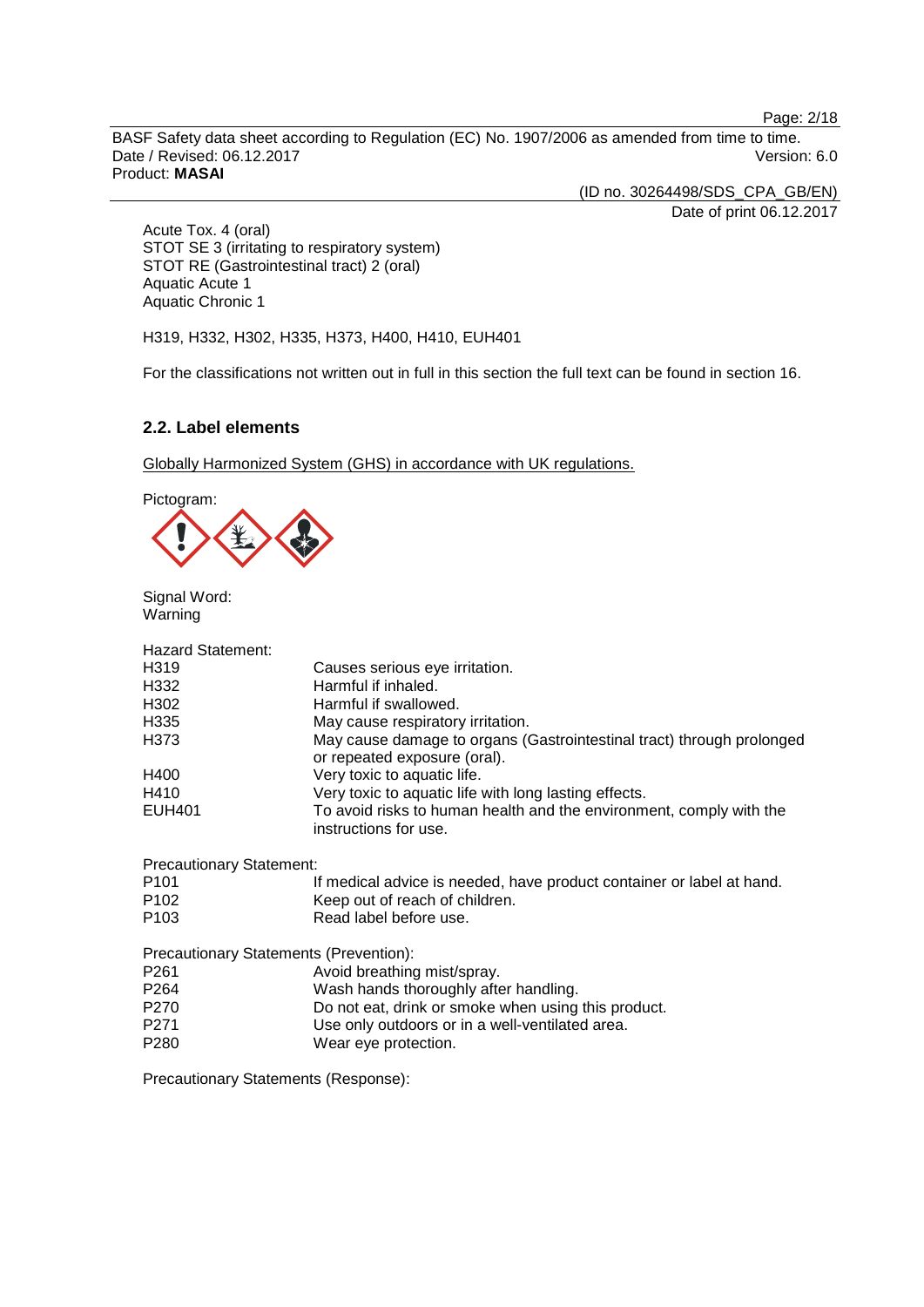Page: 3/18

BASF Safety data sheet according to Regulation (EC) No. 1907/2006 as amended from time to time. Date / Revised: 06.12.2017 Version: 6.0 Product: **MASAI**

|               | (ID no. 30264498/SDS CPA GB/EN)                                               |
|---------------|-------------------------------------------------------------------------------|
|               | Date of print 06.12.2017                                                      |
| $P301 + P312$ | IF SWALLOWED: Call a POISON CENTER or doctor/physician if you<br>المنتسب اممة |

|                                      | feel unwell.                                                         |
|--------------------------------------|----------------------------------------------------------------------|
| $P304 + P340$                        | IF INHALED: Remove person to fresh air and keep comfortable for      |
|                                      | breathing.                                                           |
| $P305 + P351 + P338$                 | IF IN EYES: Rinse cautiously with water for several minutes. Remove  |
|                                      | contact lenses, if present and easy to do. Continue rinsing.         |
| P330                                 | Rinse mouth.                                                         |
| $P337 + P313$                        | If eye irritation persists: Get medical advice/attention.            |
| P391                                 | Collect spillage.                                                    |
| Precautionary Statements (Storage):  |                                                                      |
| $P403 + P233$                        | Store in a well-ventilated place. Keep container tightly closed.     |
| P405                                 | Store locked up.                                                     |
| Precautionary Statements (Disposal): |                                                                      |
| P <sub>501</sub>                     | Dispose of contents/container to a licensed hazardous-waste disposal |
|                                      |                                                                      |

contractor or collection site except for empty clean containers which can be disposed of as non-hazardous waste.

Labeling of special preparations (GHS):

EUH208: May produce an allergic reaction. Contains: tebufenpyrad (ISO); N-(4-tertbutylbenzyl)-4 chloro-3- ethyl-1-methyl-1Hpyrazole-5- carboxamide

#### According to Regulation (EC) No 1272/2008 [CLP]

Hazard determining component(s) for labelling: tebufenpyrad (ISO); N-(4-tertbutylbenzyl)-4-chloro-3 ethyl-1-methyl-1Hpyrazole-5- carboxamide, Sodium dodecyl sulphate, oleylaminethoxylate, Alcohols, C12-15, ethoxylated

# **2.3. Other hazards**

# According to Regulation (EC) No 1272/2008 [CLP]

See section 12 - Results of PBT and vPvB assessment.

If applicable information is provided in this section on other hazards which do not result in classification but which may contribute to the overall hazards of the substance or mixture.

# **SECTION 3: Composition/Information on Ingredients**

**3.1. Substances**

Not applicable

**3.2. Mixtures**

Chemical nature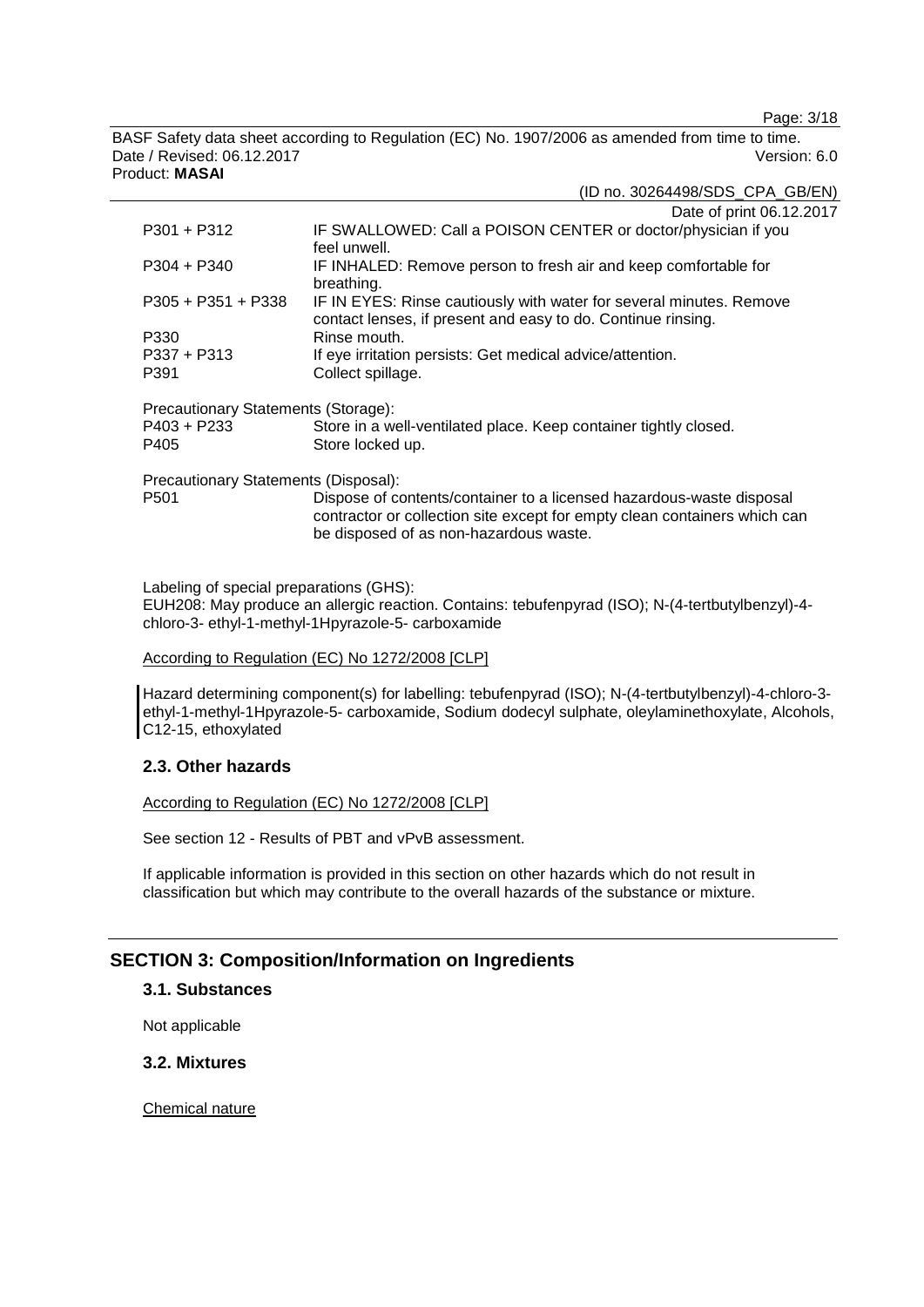Page: 4/18

BASF Safety data sheet according to Regulation (EC) No. 1907/2006 as amended from time to time. Date / Revised: 06.12.2017 Version: 6.0 Product: **MASAI**

(ID no. 30264498/SDS\_CPA\_GB/EN) Date of print 06.12.2017 crop protection product, acaricide, Wettable powder (WP) Hazardous ingredients (GHS) according to Regulation (EC) No. 1272/2008 tebufenpyrad (ISO); N-(4-tertbutylbenzyl)-4-chloro-3- ethyl-1-methyl-1Hpyrazole-5- carboxamide Content (W/W): 20 % CAS Number: 119168-77-3 Acute Tox. 4 (Inhalation - dust) Acute Tox. 3 (oral) Skin Sens. 1B STOT RE (Gastrointestinal tract) 2 (oral) Aquatic Acute 1 Aquatic Chronic 1 M-factor acute: 10 M-factor chronic: 10 H332, H301, H317, H373, H400, H410 Sodium dodecyl sulphate Content  $(W/W)$ : < 5 % CAS Number: 151-21-3 EC-Number: 205-788-1 REACH registration number: 01- 2119489461-32 Flam. Sol. 2 Acute Tox. 4 (Inhalation - dust) Acute Tox. 4 (oral) Skin Corr./Irrit. 2 Eye Dam./Irrit. 1 STOT SE 3 (irr. to respiratory syst.) Aquatic Chronic 3 H228, H318, H315, H332, H302, H335, H412 Specific concentration limit: Eye Dam./Irrit. 2: 10 - < 20 % Eye Dam./Irrit. 1: >= 20 % oleylaminethoxylate Content (W/W):  $<$  3 % CAS Number: 26635-93-8 Acute Tox. 4 (oral) Eye Dam./Irrit. 1 Aquatic Acute 1 H318, H302, H400 Alcohols, C12-15, ethoxylated Content (W/W):  $<$  3 % CAS Number: 68131-39-5 Acute Tox. 4 (oral) Eye Dam./Irrit. 1 Aquatic Chronic 3 H318, H302, H412 Kaolin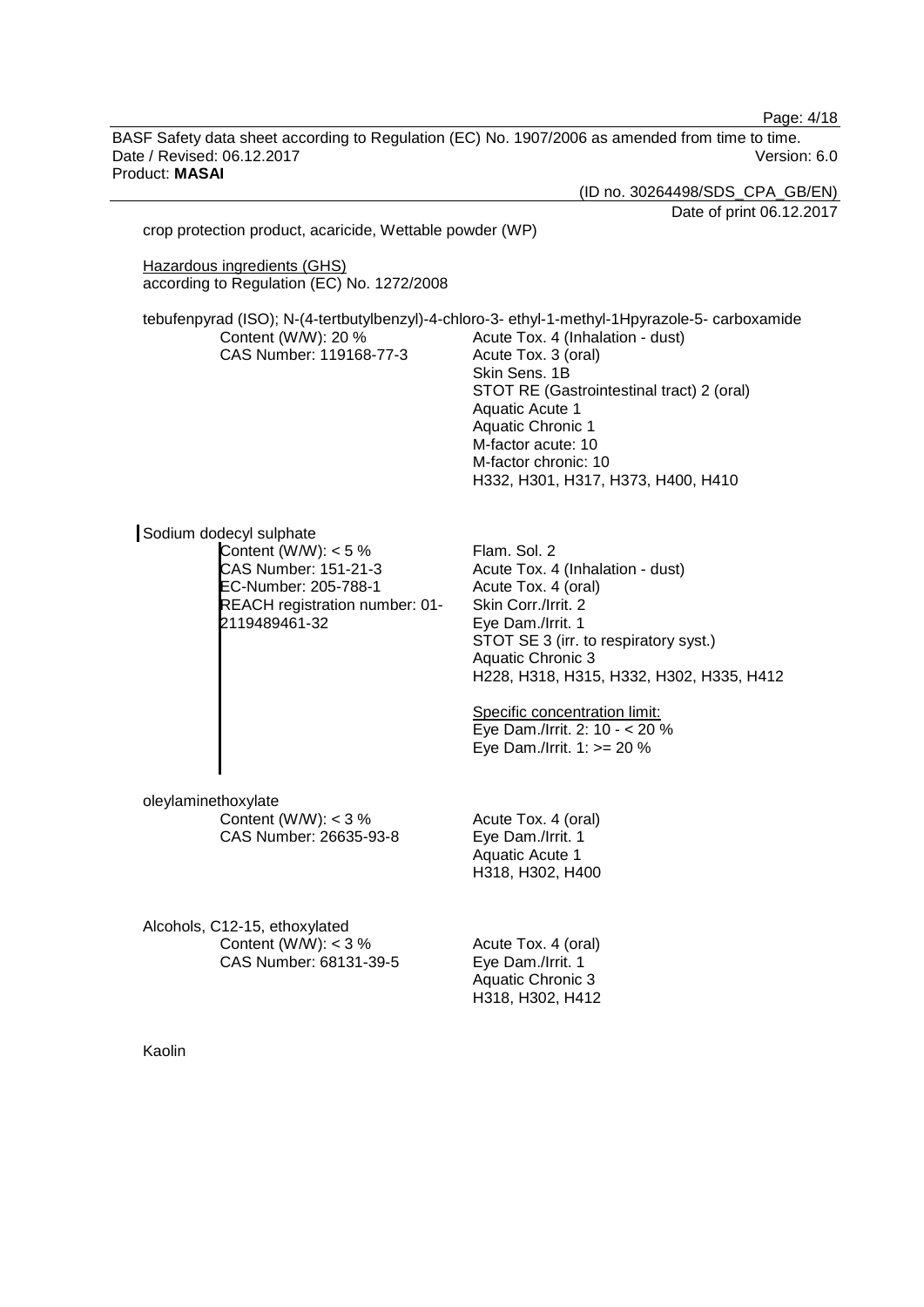Page: 5/18

BASF Safety data sheet according to Regulation (EC) No. 1907/2006 as amended from time to time. Date / Revised: 06.12.2017 Version: 6.0 Product: **MASAI**

(ID no. 30264498/SDS\_CPA\_GB/EN)

Date of print 06.12.2017

Content (W/W):  $< 60 %$ CAS Number: 1332-58-7 EC-Number: 310-194-1

Silicon dioxide

Content (W/W): < 15 % CAS Number: 7631-86-9 EC-Number: 231-545-4 REACH registration number: 01- 2119379499-16

Silica gel, precipitated, crystalline free Content (W/W):  $< 5 \%$ CAS Number: 112926-00-8 REACH registration number: 01- 2119379499-16

Perlite, expanded Content (W/W):  $<$  3 % CAS Number: 93763-70-3

For the classifications not written out in full in this section, including the hazard classes and the hazard statements, the full text is listed in section 16.

# **SECTION 4: First-Aid Measures**

## **4.1. Description of first aid measures**

First aid personnel should pay attention to their own safety. If the patient is likely to become unconscious, place and transport in stable sideways position (recovery position). Immediately remove contaminated clothing.

Show container, label and/or safety data sheet to physician.

If inhaled: Keep patient calm, remove to fresh air, seek medical attention.

On skin contact: Wash thoroughly with soap and water.

On contact with eyes: Wash affected eyes for at least 15 minutes under running water with eyelids held open.

On ingestion: Immediately rinse mouth and then drink 200-300 ml of water, seek medical attention.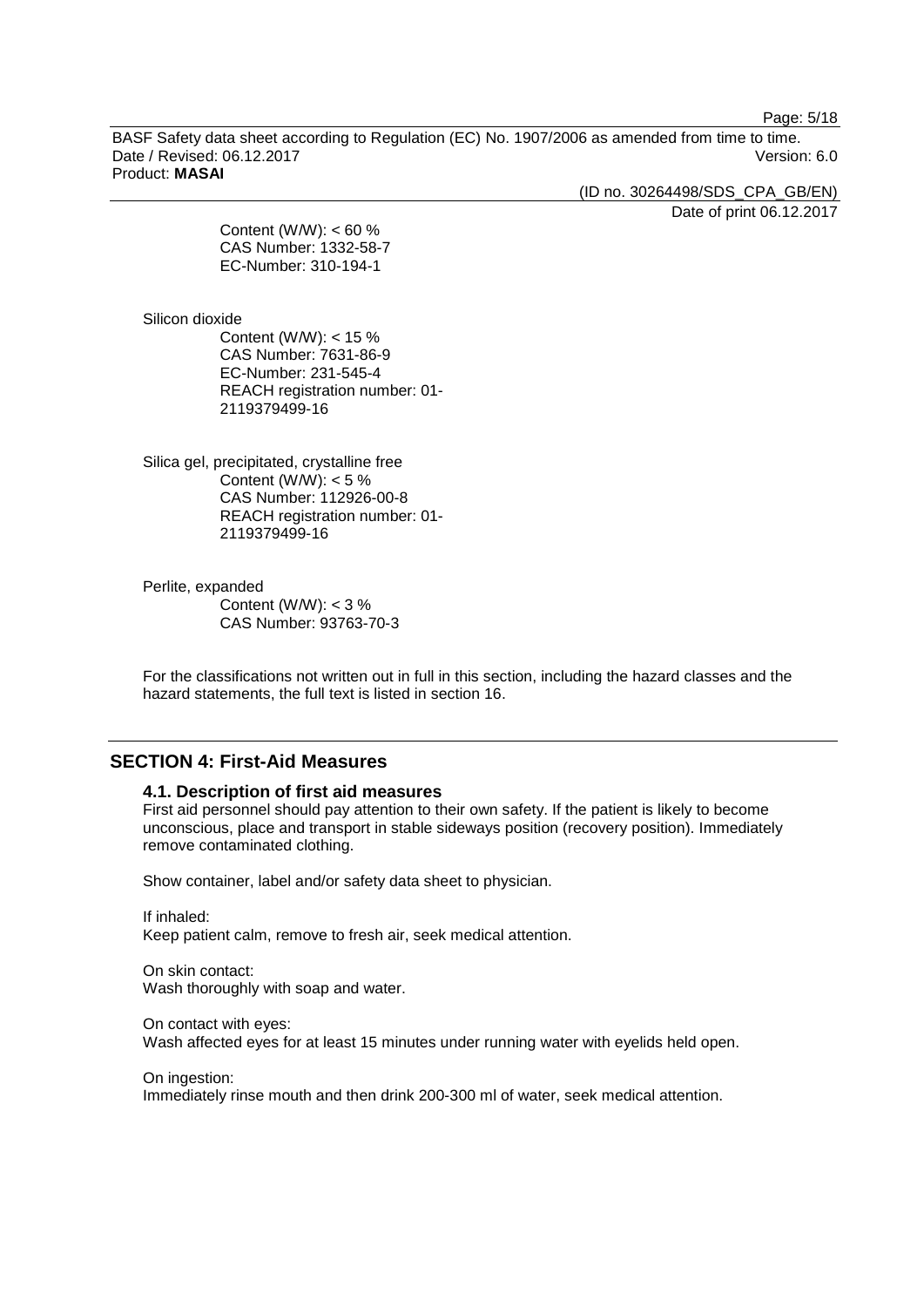Page: 6/18

BASF Safety data sheet according to Regulation (EC) No. 1907/2006 as amended from time to time. Date / Revised: 06.12.2017 **Version: 6.0** Product: **MASAI**

(ID no. 30264498/SDS\_CPA\_GB/EN)

Date of print 06.12.2017

## **4.2. Most important symptoms and effects, both acute and delayed**

Symptoms: The most important known symptoms and effects are described in the labelling (see section 2) and/or in section 11., Further important symptoms and effects are so far not known.

## **4.3. Indication of any immediate medical attention and special treatment needed**

Treatment: Treat according to symptoms (decontamination, vital functions), no known specific antidote.

# **SECTION 5: Fire-Fighting Measures**

#### **5.1. Extinguishing media**

Suitable extinguishing media: dry powder, foam, water spray

Unsuitable extinguishing media for safety reasons: carbon dioxide

#### **5.2. Special hazards arising from the substance or mixture**

carbon monoxide, hydrogen chloride, Carbon dioxide, nitrogen oxides, organochloric compounds The substances/groups of substances mentioned can be released in case of fire.

#### **5.3. Advice for fire-fighters**

Special protective equipment: Wear self-contained breathing apparatus and chemical-protective clothing.

Further information:

In case of fire and/or explosion do not breathe fumes. Keep containers cool by spraying with water if exposed to fire. Collect contaminated extinguishing water separately, do not allow to reach sewage or effluent systems. Dispose of fire debris and contaminated extinguishing water in accordance with official regulations.

# **SECTION 6: Accidental Release Measures**

# **6.1. Personal precautions, protective equipment and emergency procedures**

Use personal protective clothing. Avoid contact with the skin, eyes and clothing. Avoid dust formation.

#### **6.2. Environmental precautions**

Do not discharge into the subsoil/soil. Do not discharge into drains/surface waters/groundwater.

Do not allow contamination of public drains or surface or ground waters. Inform local water plc if spillage enters drains and the Environment Agency (England & Wales), the Scottish Environmental Protection Agency (Scotland), or the Environment and Heritage Service (Northern Ireland) if it enters surface or ground waters. Keep people and animals away.

# **6.3. Methods and material for containment and cleaning up**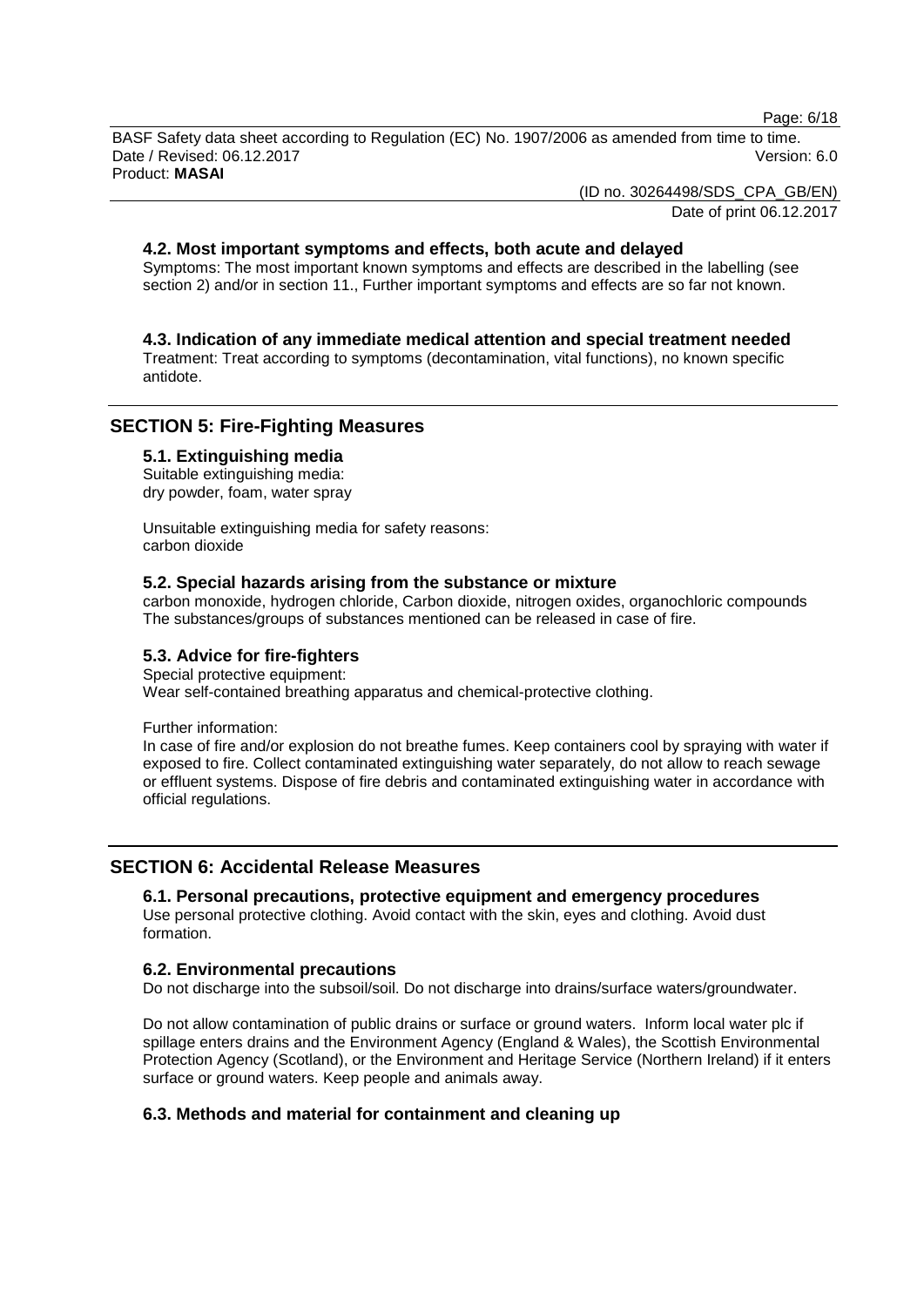Page: 7/18

BASF Safety data sheet according to Regulation (EC) No. 1907/2006 as amended from time to time. Date / Revised: 06.12.2017 **Version: 6.0** Product: **MASAI**

(ID no. 30264498/SDS\_CPA\_GB/EN)

Date of print 06.12.2017

For small amounts: Contain with dust binding material and dispose of. For large amounts: Sweep/shovel up.

Avoid raising dust. Dispose of absorbed material in accordance with regulations. Collect waste in suitable containers, which can be labeled and sealed. Clean contaminated floors and objects thoroughly with water and detergents, observing environmental regulations. Wear suitable protective equipment.

#### **6.4. Reference to other sections**

Information regarding exposure controls/personal protection and disposal considerations can be found in section 8 and 13.

# **SECTION 7: Handling and Storage**

# **7.1. Precautions for safe handling**

No special measures necessary if stored and handled correctly. Ensure thorough ventilation of stores and work areas. When using do not eat, drink or smoke. Hands and/or face should be washed before breaks and at the end of the shift.

Protection against fire and explosion:

Dust can form an explosive mixture with air. Avoid dust formation. Prevent electrostatic charge sources of ignition should be kept well clear - fire extinguishers should be kept handy.

#### **7.2. Conditions for safe storage, including any incompatibilities**

Segregate from foods and animal feeds.

Further information on storage conditions: Protect against moisture. Keep away from heat. Protect from direct sunlight.

Protect from temperatures above: 30 °C

Changes in the properties of the product may occur if substance/product is stored above indicated temperature for extended periods of time.

#### **7.3. Specific end use(s)**

For the relevant identified use(s) listed in Section 1 the advice mentioned in this section 7 is to be observed.

# **SECTION 8: Exposure Controls/Personal Protection**

# **8.1. Control parameters**

Components with occupational exposure limits

1332-58-7: Kaolin

TWA value 2 mg/m3 (WEL/EH 40 (UK)), Respirable dust 7631-86-9: Silicon dioxide TWA value 6 mg/m3 (WEL/EH 40 (UK)), Inhalable dust TWA value 2.4 mg/m3 (WEL/EH 40 (UK)), Respirable dust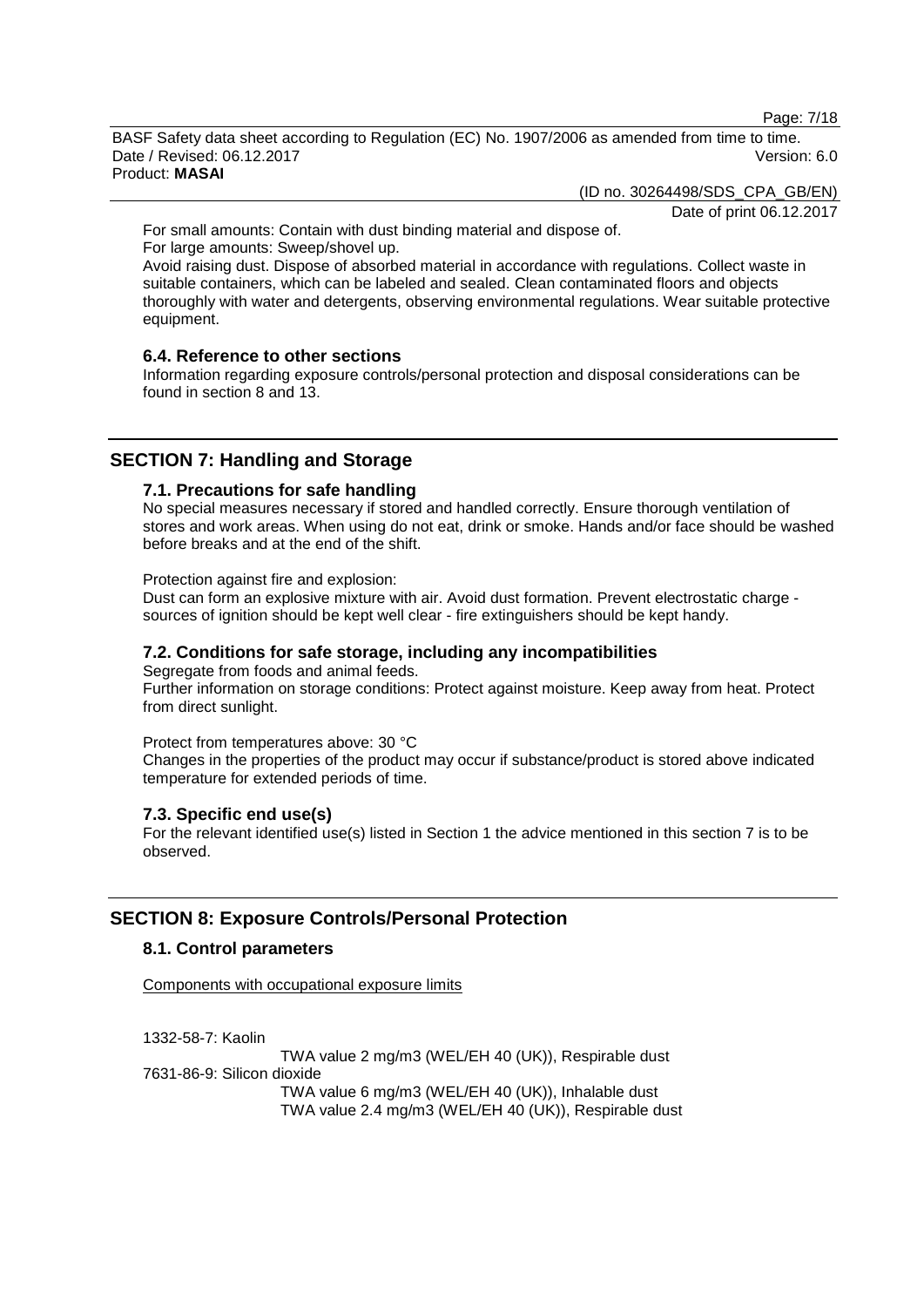Page: 8/18

BASF Safety data sheet according to Regulation (EC) No. 1907/2006 as amended from time to time. Date / Revised: 06.12.2017 Version: 6.0 Product: **MASAI**

(ID no. 30264498/SDS\_CPA\_GB/EN)

Date of print 06.12.2017

Refer to the current edition of HSE Guidance Note EH40 Occupational Exposure Limits (United Kingdom).

For normal use and handling refer to the product label/leaflet.

# **8.2. Exposure controls**

Personal protective equipment

Respiratory protection:

Suitable respiratory protection for higher concentrations or long-term effect: Particle filter with medium efficiency for solid and liquid particles (e.g. EN 143 or 149, Type P2 or FFP2)

Hand protection:

Suitable chemical resistant safety gloves (EN 374) also with prolonged, direct contact (Recommended: Protective index 6, corresponding > 480 minutes of permeation time according to EN 374): E.g. nitrile rubber (0.4 mm), chloroprene rubber (0.5 mm), butyl rubber (0.7 mm) etc.

Eye protection:

Safety glasses with side-shields (frame goggles) (e.g. EN 166)

Body protection:

Body protection must be chosen depending on activity and possible exposure, e.g. apron, protecting boots, chemical-protection suit (according to EN 14605 in case of splashes or EN ISO 13982 in case of dust).

#### General safety and hygiene measures

The statements on personal protective equipment in the instructions for use apply when handling crop-protection agents in final-consumer packing. Wearing of closed work clothing is recommended. Store work clothing separately. Keep away from food, drink and animal feeding stuffs.

# **SECTION 9: Physical and Chemical Properties**

# **9.1. Information on basic physical and chemical properties**

| Form:<br>Colour: | powder<br>beige                                       |
|------------------|-------------------------------------------------------|
| Odour:           | faint odour                                           |
| Odour threshold: |                                                       |
|                  | Not determined since harmful by<br>inhalation.        |
| pH value:        | approx. $8 - 9$                                       |
|                  | (1 %(m), 21 °C)                                       |
|                  | (as suspension)                                       |
| Melting point:   | $>$ 460 °C                                            |
|                  | The data given are those of the<br>active ingredient. |
| Boiling point:   |                                                       |
|                  | The product is a non-volatile solid.                  |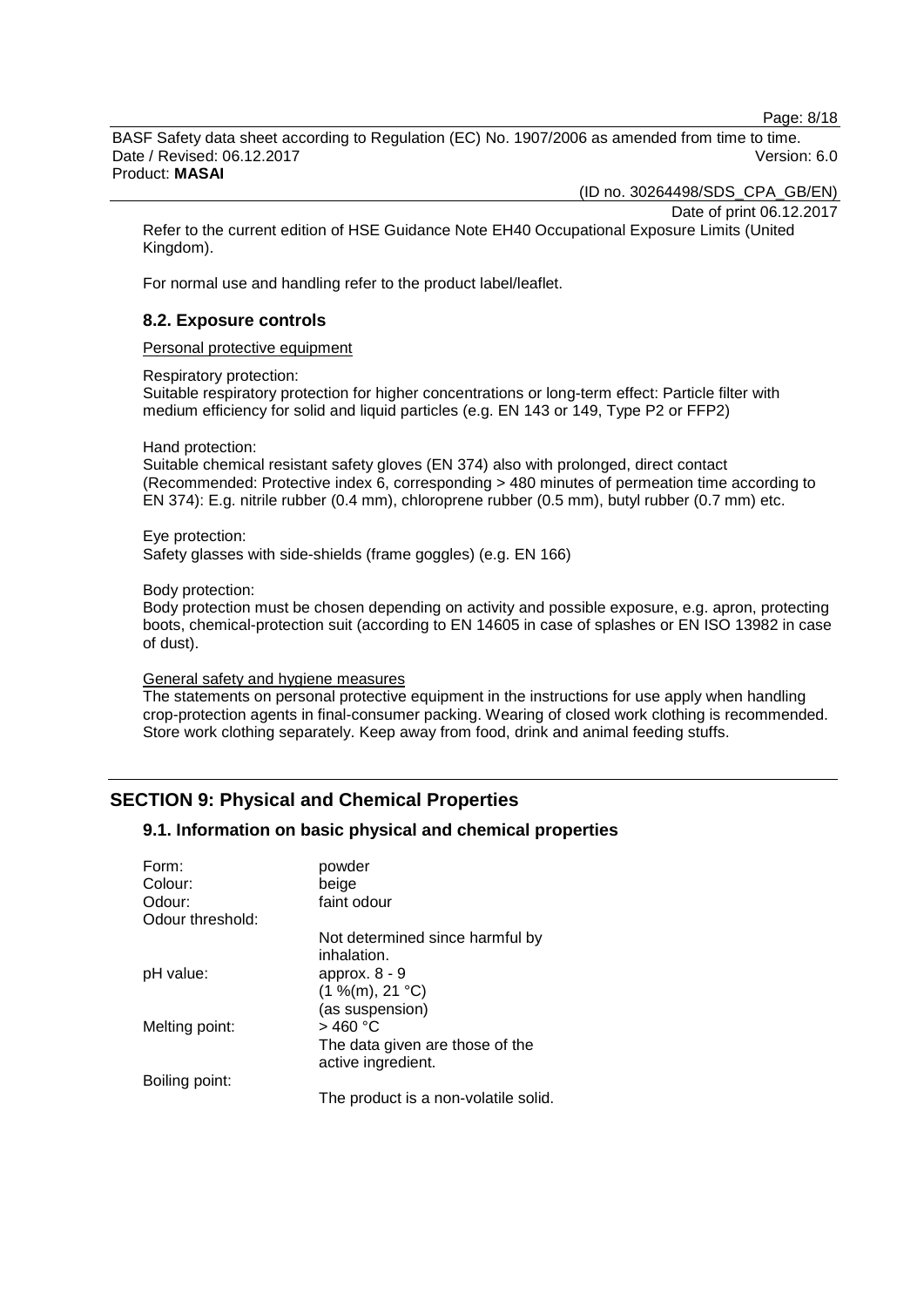Page: 9/18

BASF Safety data sheet according to Regulation (EC) No. 1907/2006 as amended from time to time. Date / Revised: 06.12.2017 Product: **MASAI**

|                                               |                                                                                                                                                                                                                       | Date of print 06.12.2017      |
|-----------------------------------------------|-----------------------------------------------------------------------------------------------------------------------------------------------------------------------------------------------------------------------|-------------------------------|
| Flash point:                                  |                                                                                                                                                                                                                       |                               |
| Evaporation rate:                             | not applicable                                                                                                                                                                                                        |                               |
|                                               | not applicable                                                                                                                                                                                                        |                               |
| Flammability:<br>Lower explosion limit:       | not self-igniting                                                                                                                                                                                                     | (Directive 92/69/EEC, A.10)   |
| Upper explosion limit:                        | As a result of our experience with this<br>product and our knowledge of its<br>composition we do not expect any<br>hazard as long as the product is used<br>appropriately and in accordance with<br>the intended use. |                               |
|                                               | As a result of our experience with this                                                                                                                                                                               |                               |
|                                               | product and our knowledge of its<br>composition we do not expect any<br>hazard as long as the product is used<br>appropriately and in accordance with                                                                 |                               |
|                                               | the intended use.                                                                                                                                                                                                     |                               |
| Vapour pressure:                              | The product has not been tested.                                                                                                                                                                                      |                               |
| Relative vapour density (air):                |                                                                                                                                                                                                                       |                               |
|                                               | not applicable                                                                                                                                                                                                        |                               |
| Solubility in water:                          | dispersible                                                                                                                                                                                                           |                               |
|                                               | Partitioning coefficient n-octanol/water (log Kow):<br>not applicable                                                                                                                                                 |                               |
| Self ignition:                                | not self-igniting                                                                                                                                                                                                     | (Method: Directive 92/69/EEC, |
|                                               |                                                                                                                                                                                                                       | A.16)                         |
| Thermal decomposition:<br>Viscosity, dynamic: | No decomposition if stored and handled as prescribed/indicated.                                                                                                                                                       |                               |
|                                               | not applicable, the product is a solid                                                                                                                                                                                |                               |
| Explosion hazard:                             | Based on the chemical structure<br>there is no indicating of explosive                                                                                                                                                | (Directive 92/69/EEC, A.14)   |
| Fire promoting properties:                    | properties.<br>Based on its structural properties<br>the product is not classified as<br>oxidizing.                                                                                                                   | (Directive 92/69/EEC, A.17)   |
| 9.2. Other information                        |                                                                                                                                                                                                                       |                               |
| Self heating ability:                         | It is not a substance capable of<br>spontaneous heating.                                                                                                                                                              |                               |
| Bulk density:                                 | approx. 300 - 400 kg/m3                                                                                                                                                                                               |                               |

# **SECTION 10: Stability and Reactivity**

# **10.1. Reactivity**

No hazardous reactions if stored and handled as prescribed/indicated.

 $(20 °C)$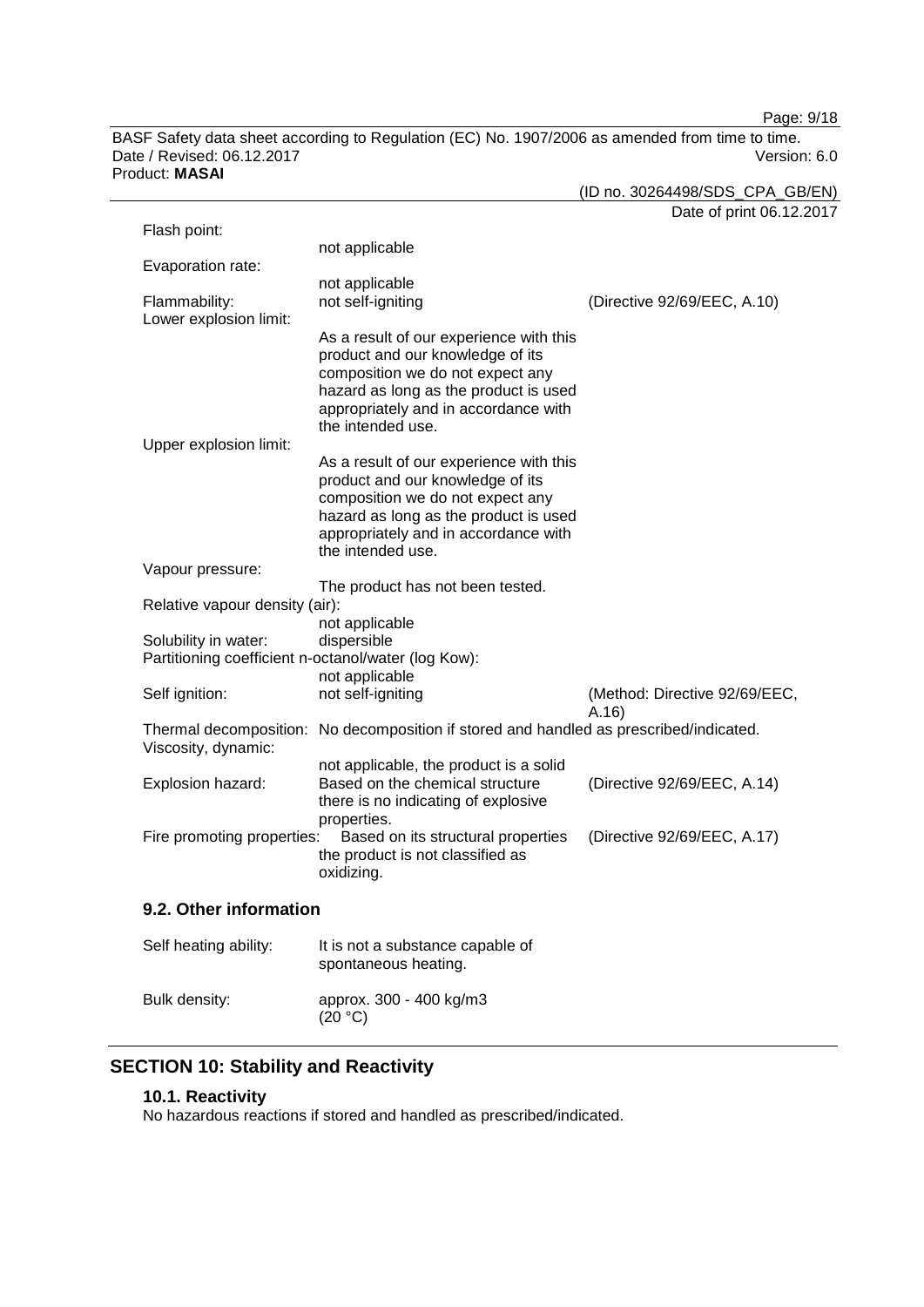Page: 10/18

BASF Safety data sheet according to Regulation (EC) No. 1907/2006 as amended from time to time. Date / Revised: 06.12.2017 Version: 6.0 Product: **MASAI**

(ID no. 30264498/SDS\_CPA\_GB/EN)

Date of print 06.12.2017

# **10.2. Chemical stability**

The product is stable if stored and handled as prescribed/indicated.

## **10.3. Possibility of hazardous reactions**

No hazardous reactions if stored and handled as prescribed/indicated.

# **10.4. Conditions to avoid**

See MSDS section 7 - Handling and storage.

## **10.5. Incompatible materials**

Substances to avoid: strong acids, strong bases, strong oxidizing agents

## **10.6. Hazardous decomposition products**

Hazardous decomposition products: No hazardous decomposition products if stored and handled as prescribed/indicated.

# **SECTION 11: Toxicological Information**

# **11.1. Information on toxicological effects**

#### Acute toxicity

Assessment of acute toxicity:

The product has not been tested. The statement has been derived from substances/products of a similar structure or composition. Of moderate toxicity after short-term inhalation. Of moderate toxicity after single ingestion. Virtually nontoxic after a single skin contact.

Experimental/calculated data: LD50 rat (oral): 1,278 mg/kg

LC50 rat (by inhalation): 2.1 mg/l 4 h

LD50 rat (dermal): > 4,000 mg/kg No mortality was observed.

#### Irritation

Assessment of irritating effects: Not irritating to the eyes. Not irritating to the skin.

Experimental/calculated data: Skin corrosion/irritation rabbit: non-irritant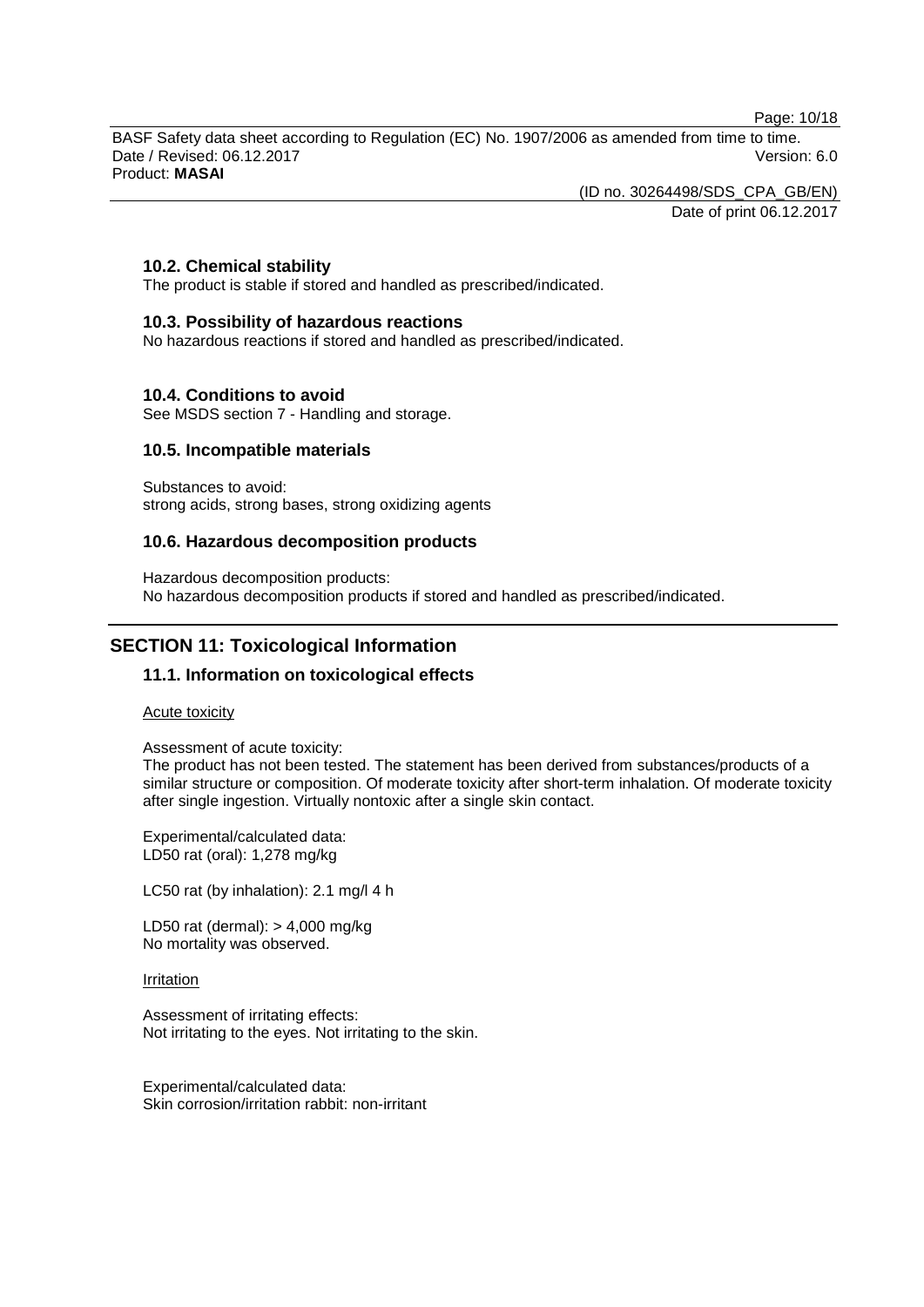Page: 11/18

BASF Safety data sheet according to Regulation (EC) No. 1907/2006 as amended from time to time. Date / Revised: 06.12.2017 Version: 6.0 Product: **MASAI**

(ID no. 30264498/SDS\_CPA\_GB/EN)

Date of print 06.12.2017

The product has not been tested. The statement has been derived from substances/products of a similar structure or composition.

Serious eye damage/irritation rabbit: non-irritant

#### Respiratory/Skin sensitization

Assessment of sensitization: There is no evidence of a skin-sensitizing potential.

Experimental/calculated data: modified Buehler test guinea pig: Skin sensitizing effects were not observed in animal studies.

#### Germ cell mutagenicity

Assessment of mutagenicity: The product has not been tested. The statement has been derived from the properties of the individual components. Mutagenicity tests revealed no genotoxic potential.

#### **Carcinogenicity**

Assessment of carcinogenicity: The product has not been tested. The statement has been derived from the properties of the individual components.

*Information on: Kaolin Assessment of carcinogenicity: Indication of possible carcinogenic effect in animal tests. However, the relevance of this result for humans is unclear.* ----------------------------------

#### Reproductive toxicity

#### Assessment of reproduction toxicity:

The product has not been tested. The statement has been derived from the properties of the individual components. The results of animal studies gave no indication of a fertility impairing effect.

#### Developmental toxicity

#### Assessment of teratogenicity:

The product has not been tested. The statement has been derived from the properties of the individual components. Animal studies gave no indication of a developmental toxic effect at doses that were not toxic to the parental animals.

#### Specific target organ toxicity (single exposure)

Assessment of STOT single: Causes temporary irritation of the respiratory tract.

Remarks: The product has not been tested. The statement has been derived from the properties of the individual components.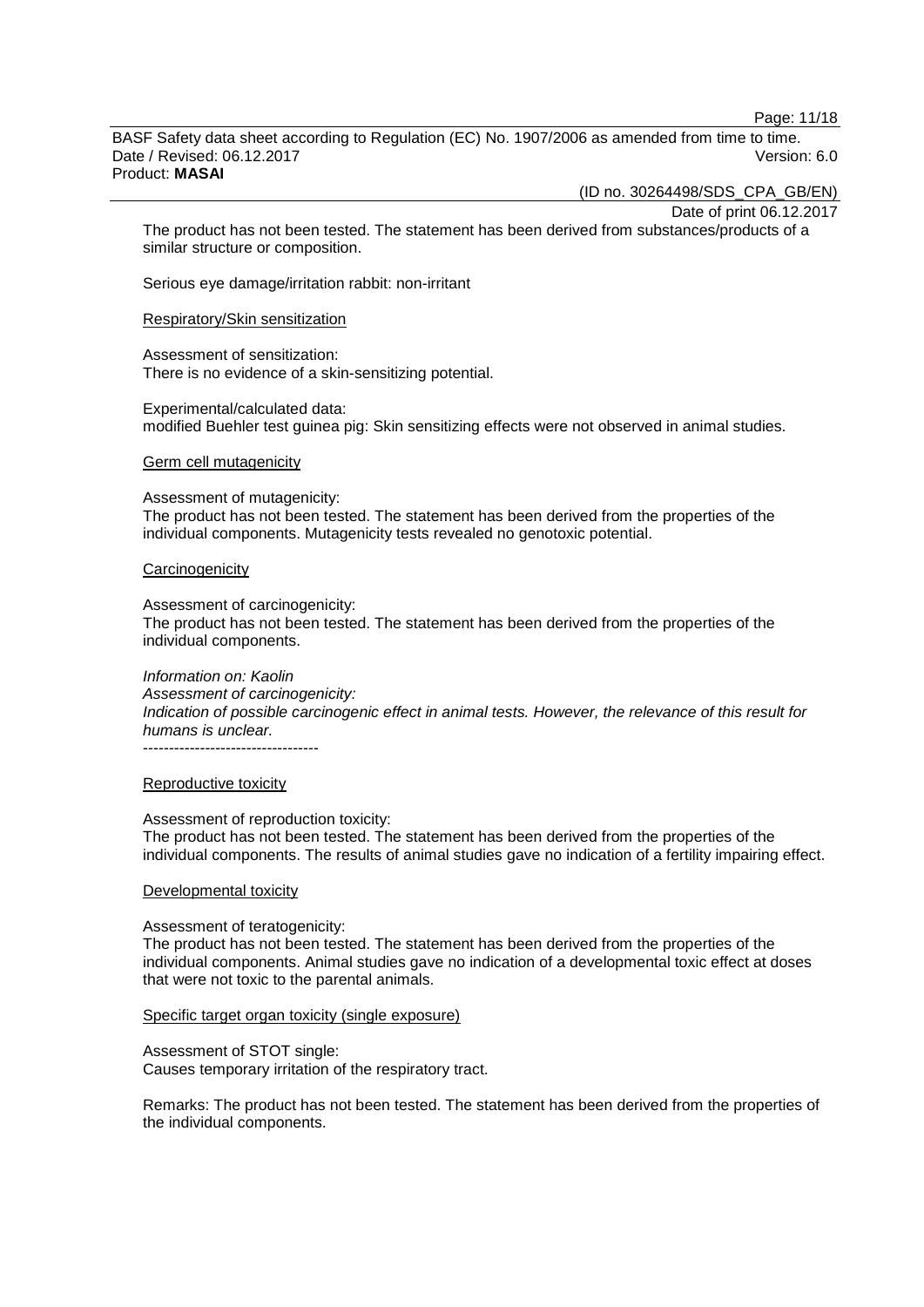Page: 12/18

BASF Safety data sheet according to Regulation (EC) No. 1907/2006 as amended from time to time. Date / Revised: 06.12.2017 Version: 6.0 Product: **MASAI**

> (ID no. 30264498/SDS\_CPA\_GB/EN) Date of print 06.12.2017

Repeated dose toxicity and Specific target organ toxicity (repeated exposure)

Assessment of repeated dose toxicity: The product has not been tested. The statement has been derived from the properties of the individual components.

*Information on: tebufenpyrad (ISO); N-(4-tertbutylbenzyl)-4-chloro-3- ethyl-1-methyl-1Hpyrazole-5 carboxamide Assessment of repeated dose toxicity: Repeated oral exposure may affect certain organs. Damages the gastrointestinal tract.*

*Information on: Silicon dioxide Assessment of repeated dose toxicity: Repeated inhalative uptake of particles/dust reaching the alveoli may cause damage to the lungs.*

*Information on: Silica gel, precipitated, crystalline free Assessment of repeated dose toxicity: The substance may cause damage to the lung after repeated inhalation of high doses.* ----------------------------------

#### Aspiration hazard

No aspiration hazard expected. The product has not been tested. The statement has been derived from the properties of the individual components.

#### Other relevant toxicity information

Misuse can be harmful to health.

# **SECTION 12: Ecological Information**

## **12.1. Toxicity**

Assessment of aquatic toxicity: Very toxic to aquatic life with long lasting effects.

Toxicity to fish: LC50 (96 h) 0.109 mg/l, Oncorhynchus mykiss

Aquatic invertebrates: LC50 (48 h) 0.277 mg/l, Daphnia magna

Aquatic plants: EC50 (72 h) 6.6 mg/l, Pseudokirchneriella subcapitata

*Information on: tebufenpyrad (ISO); N-(4-tertbutylbenzyl)-4-chloro-3- ethyl-1-methyl-1Hpyrazole-5 carboxamide*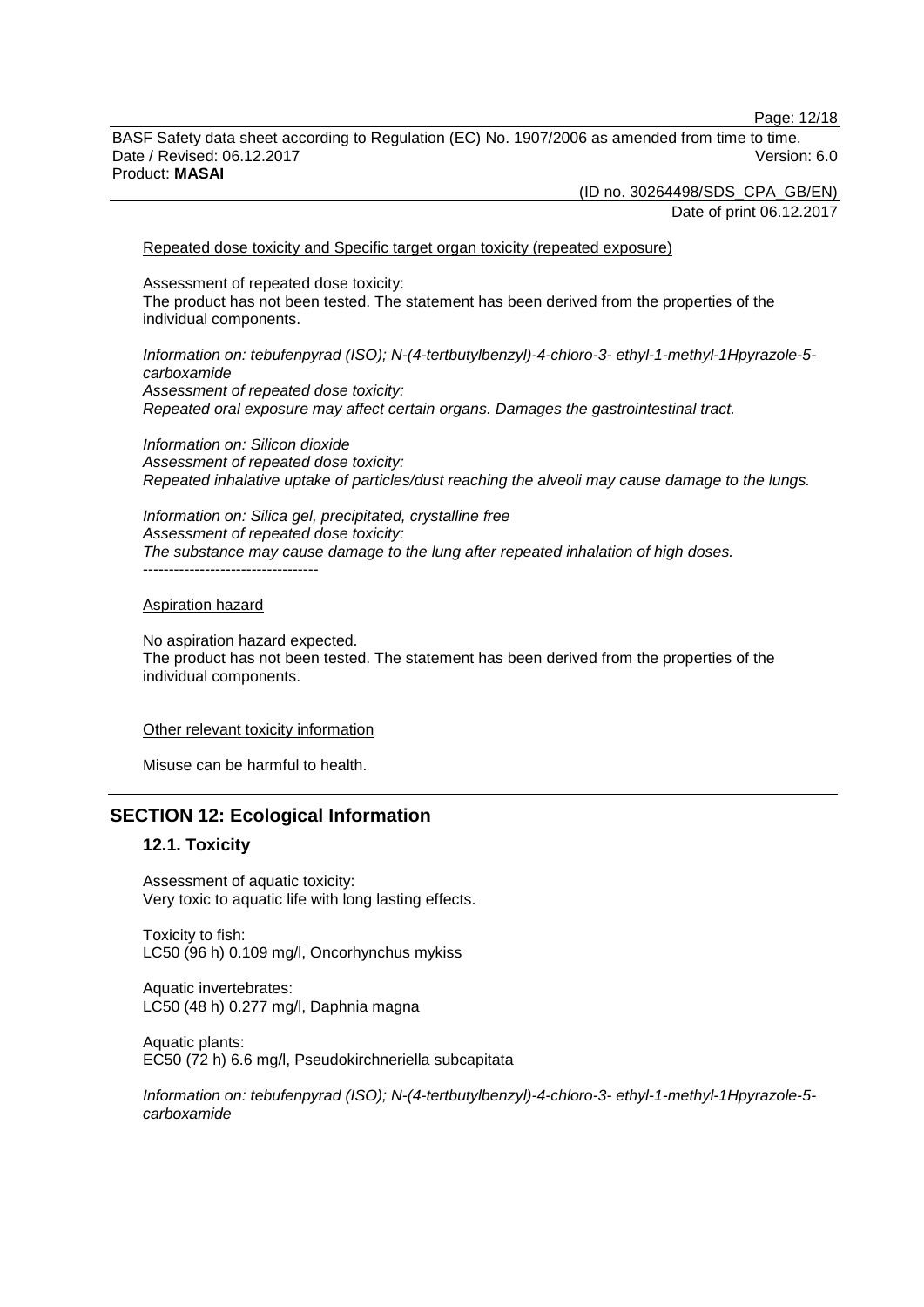Page: 13/18

BASF Safety data sheet according to Regulation (EC) No. 1907/2006 as amended from time to time. Date / Revised: 06.12.2017 Version: 6.0 Product: **MASAI**

(ID no. 30264498/SDS\_CPA\_GB/EN)

Date of print 06.12.2017

*Chronic toxicity to fish: No observed effect concentration (94 d) 0.00245 mg/l, Oncorhynchus mykiss* ----------------------------------

*Information on: tebufenpyrad (ISO); N-(4-tertbutylbenzyl)-4-chloro-3- ethyl-1-methyl-1Hpyrazole-5 carboxamide Chronic toxicity to aquatic invertebrates: No observed effect concentration (21 d) 0.0024 mg/l, Daphnia magna*

**12.2. Persistence and degradability**

----------------------------------

Assessment biodegradation and elimination (H2O): The product has not been tested. The statement has been derived from the properties of the individual components.

*Information on: tebufenpyrad (ISO); N-(4-tertbutylbenzyl)-4-chloro-3- ethyl-1-methyl-1Hpyrazole-5 carboxamide Assessment biodegradation and elimination (H2O): Not readily biodegradable (by OECD criteria).*

----------------------------------

## **12.3. Bioaccumulative potential**

Assessment bioaccumulation potential: The product has not been tested. The statement has been derived from the properties of the individual components.

*Information on: tebufenpyrad (ISO); N-(4-tertbutylbenzyl)-4-chloro-3- ethyl-1-methyl-1Hpyrazole-5 carboxamide Bioaccumulation potential: Bioconcentration factor: 33 (OECD Guideline 305 E) Does not accumulate in organisms.* ----------------------------------

# **12.4. Mobility in soil**

Assessment transport between environmental compartments: Adsorption in soil: The product has not been tested. The statement has been derived from the properties of the individual components.

*Information on: tebufenpyrad (ISO); N-(4-tertbutylbenzyl)-4-chloro-3- ethyl-1-methyl-1Hpyrazole-5 carboxamide*

*Assessment transport between environmental compartments:*

*Adsorption in soil: Following exposure to soil, adsorption to solid soil particles is probable, therefore contamination of groundwater is not expected.*

----------------------------------

# **12.5. Results of PBT and vPvB assessment**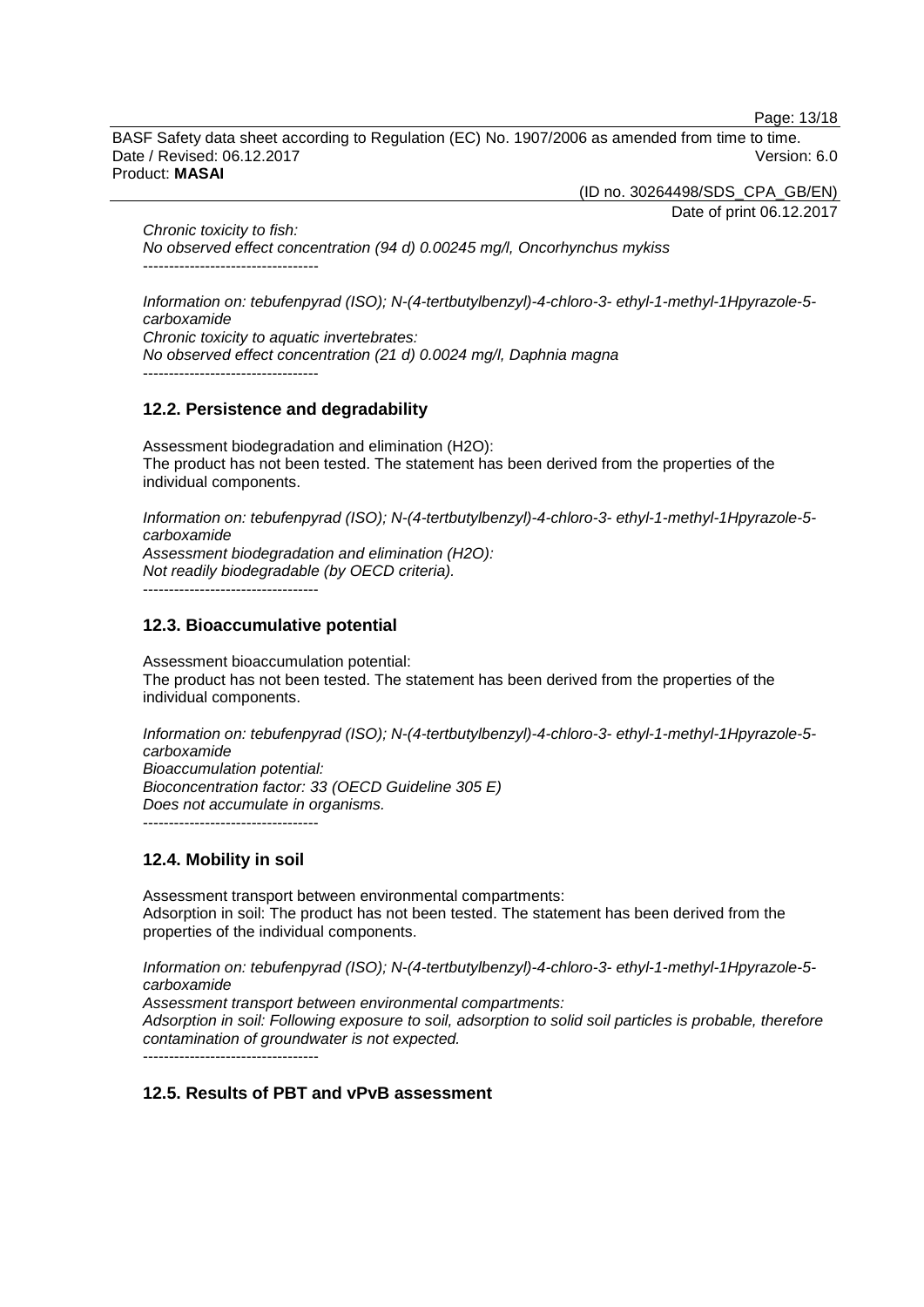Page: 14/18

BASF Safety data sheet according to Regulation (EC) No. 1907/2006 as amended from time to time. Date / Revised: 06.12.2017 Version: 6.0 Product: **MASAI**

(ID no. 30264498/SDS\_CPA\_GB/EN)

Date of print 06.12.2017

The product does not contain a substance fulfilling the PBT (persistent/bioaccumulative/toxic) criteria or the vPvB (very persistent/very bioaccumulative) criteria.

#### **12.6. Other adverse effects**

The product does not contain substances that are listed in Regulation (EC) 1005/2009 on substances that deplete the ozone layer.

## **12.7. Additional information**

Other ecotoxicological advice: Do not discharge product into the environment without control.

# **SECTION 13: Disposal Considerations**

## **13.1. Waste treatment methods**

Must be disposed of or incinerated in accordance with local regulations.

The UK Environmental Protection (Duty of Care) Regulations (EP) and amendments should be noted (United Kingdom).

This product and any uncleaned containers must be disposed of as hazardous waste in accordance with the 2005 Hazardous Waste Regulations and amendments (United Kingdom)

Contaminated packaging:

Contaminated packaging should be emptied as far as possible and disposed of in the same manner as the substance/product.

# **SECTION 14: Transport Information**

#### **Land transport**

## ADR

| UN number                                         | UN3077                                                                                            |
|---------------------------------------------------|---------------------------------------------------------------------------------------------------|
| UN proper shipping name:                          | ENVIRONMENTALLY HAZARDOUS SUBSTANCE, SOLID, N.O.S.<br>(contains TEBUFENPYRAD, ALCOHOL ETHOXYLATE) |
| Transport hazard class(es):                       | 9. EHSM                                                                                           |
| Packing group:                                    | Ш                                                                                                 |
| Environmental hazards:<br>Special precautions for | ves                                                                                               |
| user:                                             | None known                                                                                        |
|                                                   |                                                                                                   |

#### RID

| UN number                | <b>UN3077</b>                                      |
|--------------------------|----------------------------------------------------|
| UN proper shipping name: | ENVIRONMENTALLY HAZARDOUS SUBSTANCE, SOLID, N.O.S. |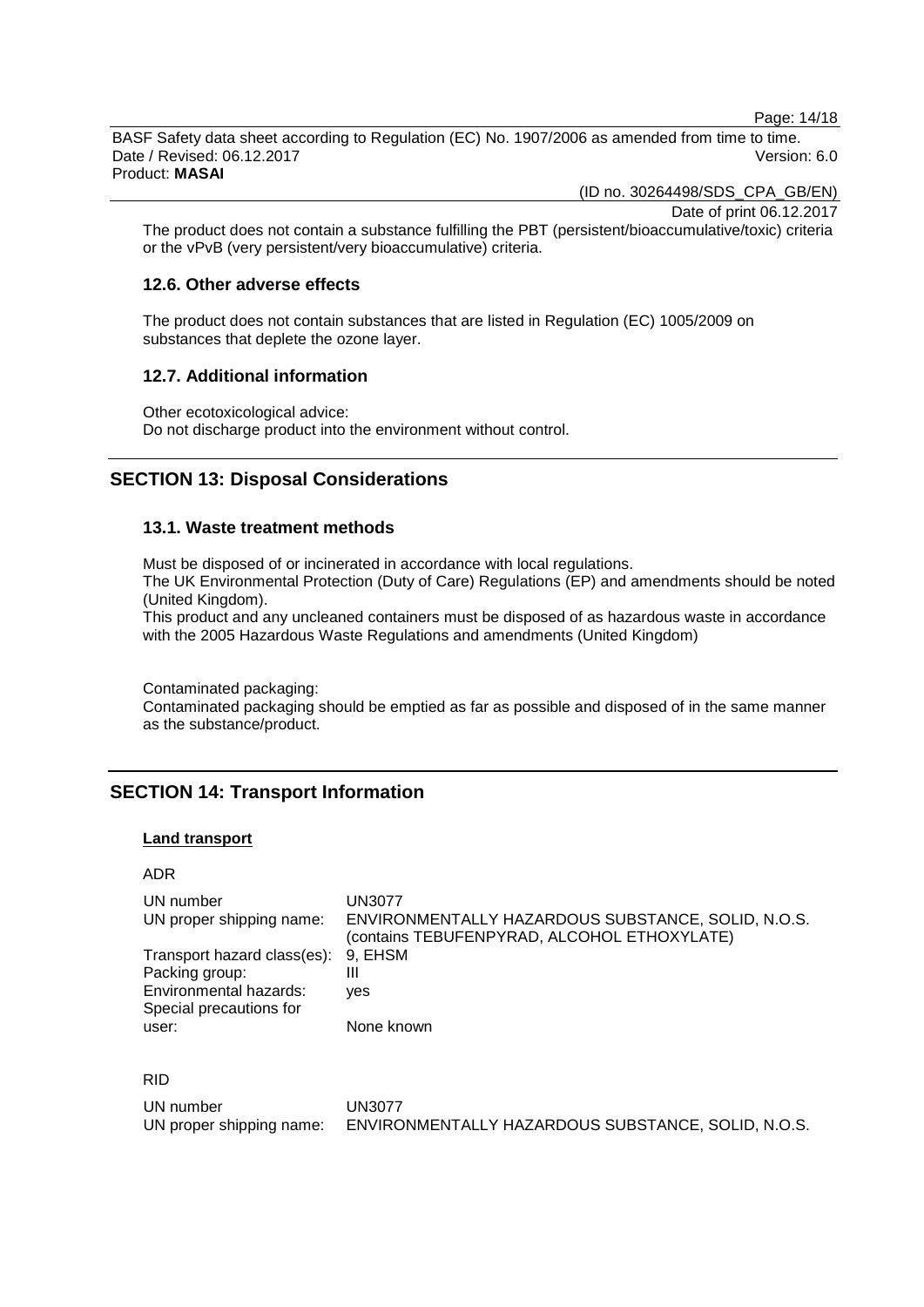Page: 15/18

BASF Safety data sheet according to Regulation (EC) No. 1907/2006 as amended from time to time. Date / Revised: 06.12.2017<br>Product: MASAI

| Product: MASAI                                                                                              |                                                                                                                           |
|-------------------------------------------------------------------------------------------------------------|---------------------------------------------------------------------------------------------------------------------------|
|                                                                                                             | (ID no. 30264498/SDS_CPA_GB/EN)                                                                                           |
| Transport hazard class(es):<br>Packing group:<br>Environmental hazards:<br>Special precautions for<br>user: | Date of print 06.12.2017<br>(contains TEBUFENPYRAD, ALCOHOL ETHOXYLATE)<br>9, EHSM<br>$\mathbf{III}$<br>ves<br>None known |
| <b>Inland waterway transport</b><br><b>ADN</b>                                                              |                                                                                                                           |
| UN number<br>UN proper shipping name:                                                                       | <b>UN3077</b><br>ENVIRONMENTALLY HAZARDOUS SUBSTANCE, SOLID, N.O.S.<br>(contains TEBUFENPYRAD, ALCOHOL ETHOXYLATE)        |
| Transport hazard class(es):<br>Packing group:                                                               | 9, EHSM<br>$\mathbf{III}$                                                                                                 |
| Environmental hazards:<br>Special precautions for<br>user:                                                  | ves<br>None known                                                                                                         |
| Transport in inland waterway vessel<br>Not evaluated                                                        |                                                                                                                           |
| Sea transport                                                                                               |                                                                                                                           |
| <b>IMDG</b>                                                                                                 |                                                                                                                           |
| UN number:<br>. IIN proper shinning name                                                                    | <b>UN 3077</b><br>ENVIRONMENTALLY HAZARDOLIS SLIBSTANCE SOLID N O S                                                       |

UN proper shipping name: ENVIRONMENTALLY HAZARDOUS SUBSTANCE, SOLID, N.O.S. (contains TEBUFENPYRAD, ALCOHOL ETHOXYLATE) Transport hazard class(es): 9, EHSM<br>Packing group: III Packing group: III<br>Environmental hazards: yes Environmental hazards: Marine pollutant: YES Special precautions for user: None known

#### **Air transport**

j.

IATA/ICAO

| UN number:<br>UN proper shipping name:                                          | UN 3077<br>ENVIRONMENTALLY HAZARDOUS SUBSTANCE, SOLID, N.O.S.<br>(contains TEBUFENPYRAD, ALCOHOL ETHOXYLATE) |
|---------------------------------------------------------------------------------|--------------------------------------------------------------------------------------------------------------|
| Transport hazard class(es): 9, EHSM<br>Packing group:<br>Environmental hazards: | ves                                                                                                          |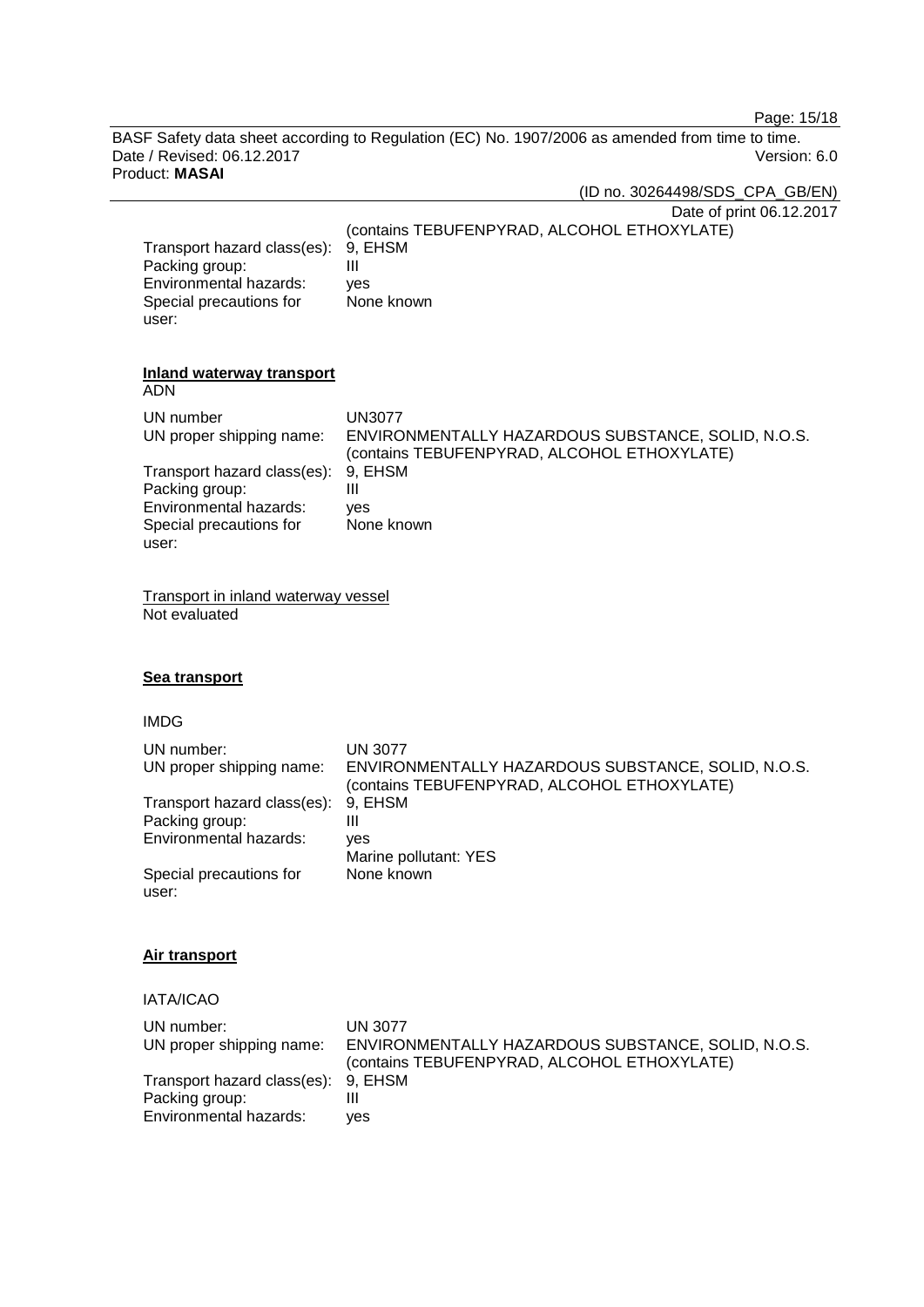Page: 16/18

BASF Safety data sheet according to Regulation (EC) No. 1907/2006 as amended from time to time. Date / Revised: 06.12.2017 Version: 6.0 Product: **MASAI**

(ID no. 30264498/SDS\_CPA\_GB/EN)

Date of print 06.12.2017

Special precautions for user: None known

## **14.1. UN number**

See corresponding entries for "UN number" for the respective regulations in the tables above.

## **14.2. UN proper shipping name**

See corresponding entries for "UN proper shipping name" for the respective regulations in the tables above.

## **14.3. Transport hazard class(es)**

See corresponding entries for "Transport hazard class(es)" for the respective regulations in the tables above.

## **14.4. Packing group**

See corresponding entries for "Packing group" for the respective regulations in the tables above.

#### **14.5. Environmental hazards**

See corresponding entries for "Environmental hazards" for the respective regulations in the tables above.

#### **14.6. Special precautions for user**

See corresponding entries for "Special precautions for user" for the respective regulations in the tables above.

#### **14.7. Transport in bulk according to Annex II of MARPOL and the IBC Code**

| Regulation:         | Not evaluated |
|---------------------|---------------|
| Shipment approved:  | Not evaluated |
| Pollution name:     | Not evaluated |
| Pollution category: | Not evaluated |
| Ship Type:          | Not evaluated |

## **Further information**

This product is subject to the most recent edition of "The Carriage of Dangerous Goods and Use of Transportable Pressure Equipment Regulations" and their amendments (United Kingdom).

# **SECTION 15: Regulatory Information**

## **15.1. Safety, health and environmental regulations/legislation specific for the substance or mixture**

This product is classified under the European CLP Regulation. (United Kingdom) The data should be considered when making any assessment under the Control of Substances Hazardous to Health Regulations (COSHH), and related guidance, for example, 'COSHH Essentials' (United Kingdom).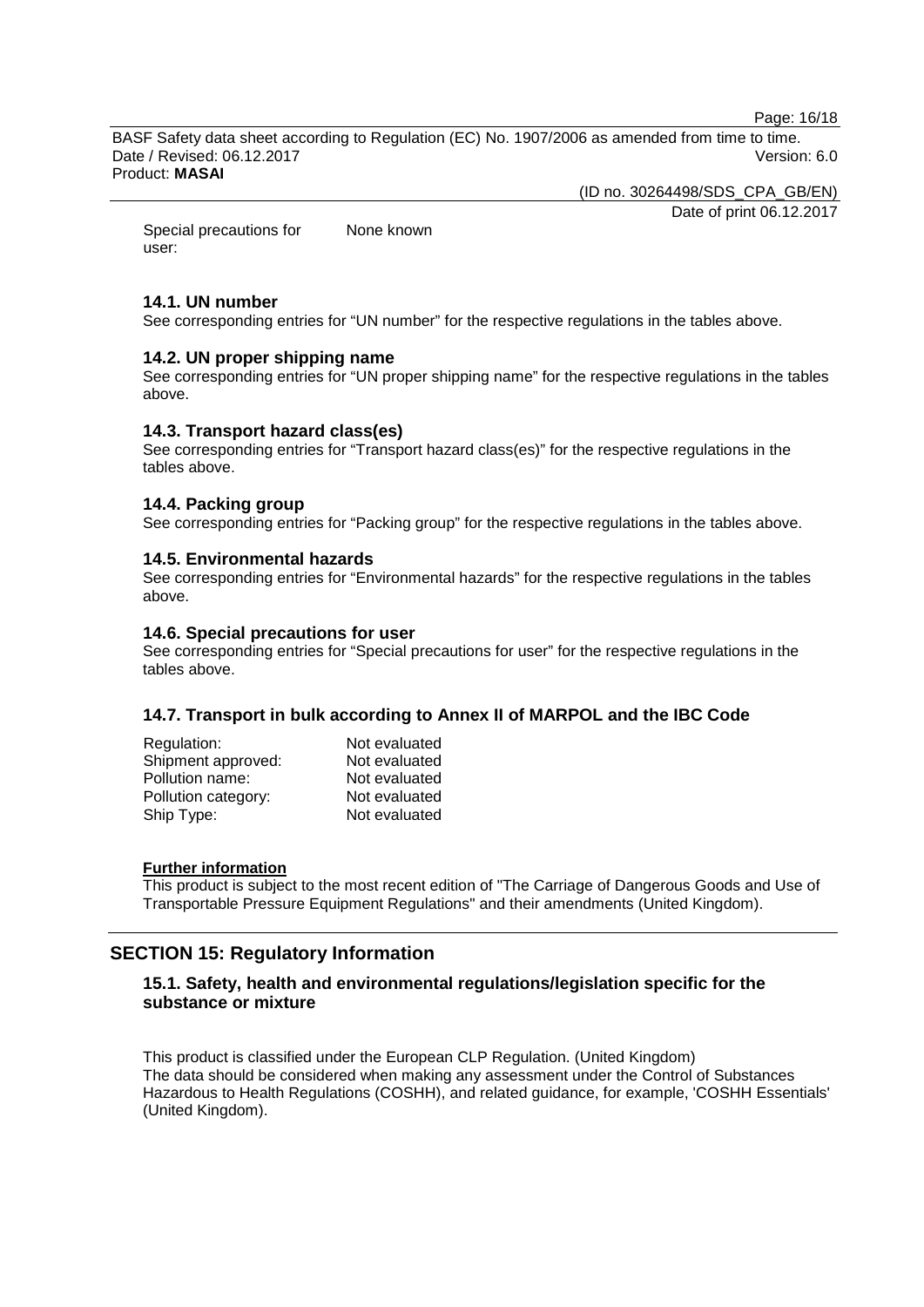Page: 17/18

BASF Safety data sheet according to Regulation (EC) No. 1907/2006 as amended from time to time. Date / Revised: 06.12.2017 Version: 6.0

Product: **MASAI**

(ID no. 30264498/SDS\_CPA\_GB/EN)

Date of print 06.12.2017

This product may be subject to the Control of Major Accident Hazards Regulations (COMAH), and amendments if specific threshold tonnages are exceeded (United Kingdom).

#### **15.2. Chemical Safety Assessment**

Advice on product handling can be found in sections 7 and 8 of this safety data sheet.

# **SECTION 16: Other Information**

For proper and safe use of this product, please refer to the approval conditions laid down on the product label.

| Full text of the classifications, including the hazard classes and the hazard statements, if mentioned |  |  |
|--------------------------------------------------------------------------------------------------------|--|--|
| in contion $2 \times 2$                                                                                |  |  |

| In section 2 or 3. |                                                                       |
|--------------------|-----------------------------------------------------------------------|
| Eye Dam./Irrit.    | Serious eye damage/eye irritation                                     |
| Acute Tox.         | Acute toxicity                                                        |
| STOT SE            | Specific target organ toxicity - single exposure                      |
| STOT RE            | Specific target organ toxicity — repeated exposure                    |
| Aquatic Acute      | Hazardous to the aquatic environment - acute                          |
| Aquatic Chronic    | Hazardous to the aquatic environment - chronic                        |
| Skin Sens.         | Skin sensitization                                                    |
| Flam. Sol.         | Flammable solids                                                      |
| Skin Corr./Irrit.  | Skin corrosion/irritation                                             |
| H319               | Causes serious eye irritation.                                        |
| H332               | Harmful if inhaled.                                                   |
| H302               | Harmful if swallowed.                                                 |
| H335               | May cause respiratory irritation.                                     |
| H373               | May cause damage to organs (Gastrointestinal tract) through prolonged |
|                    | or repeated exposure (oral).                                          |
| H400               | Very toxic to aquatic life.                                           |
| H410               | Very toxic to aquatic life with long lasting effects.                 |
| <b>EUH401</b>      | To avoid risks to human health and the environment, comply with the   |
|                    | instructions for use.                                                 |
| H <sub>301</sub>   | Toxic if swallowed.                                                   |
| H317               | May cause an allergic skin reaction.                                  |
| H228               | Flammable solid.                                                      |
| H318               | Causes serious eye damage.                                            |
| H315               | Causes skin irritation.                                               |
| H412               | Harmful to aquatic life with long lasting effects.                    |

If you have any queries relating to this MSDS, it's contents or any other product safety related questions, please write to the following e-mail address: product-safety-north@basf.com

The data contained in this safety data sheet are based on our current knowledge and experience and describe the product only with regard to safety requirements. This safety data sheet is neither a Certificate of Analysis (CoA) nor technical data sheet and shall not be mistaken for a specification agreement. Identified uses in this safety data sheet do neither represent an agreement on the corresponding contractual quality of the substance/mixture nor a contractually designated use. It is the